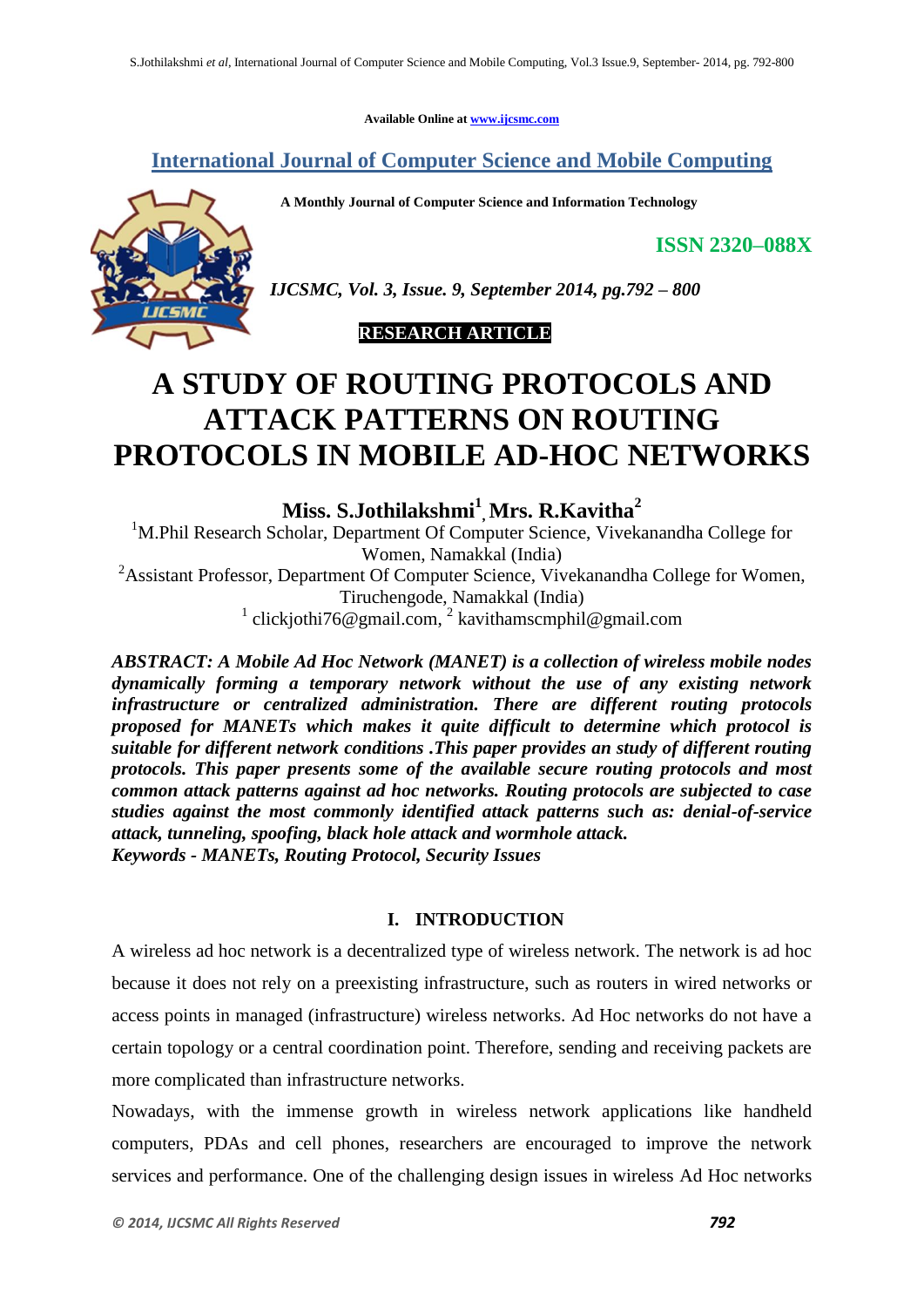is supporting mobility in Mobile Ad Hoc Networks (MANETs). The mobility of nodes in MANETs increases the complexity of the routing protocols and the degree of connection"s flexibility. However, the flexibility of allowing nodes to join, leave, and transfer data to the network pose security challenges.

A MANET is a collection of mobile nodes sharing a wireless channel without any centralized control or established communication backbone. MANET has dynamic topology and each mobile node has limited resources such as battery, processing power and on-board memory. This kind of infrastructure-less network is very useful in situation in which ordinary wired networks is not feasible like battlefields, natural disasters etc. The nodes which are in the transmission range of each other communicate directly otherwise communication is done through intermediate nodes which are willing to forward packet hence these networks are also called as multi-hop networks.

Mobile ad hoc network nodes are furnished with wireless transmitters and receivers using antennas, which may be highly directional (point-to-point), omnidirectional (broad-cast), probably steerable, or some combination.

### **II. REVIEW OF ROUTING PROTOCOLS**

In MANETs, some form of routing protocol is required in order to dynamically detect the multi-hop paths through which packets can be sent from one node to another.

There are basically two categories of routing protocols for MANETs:

- 2.1. Table Driven (Proactive): DSDV, GSR, WRP
- 2.2. Source Initiated On-Demand (Reactive): ABR, AODV, DSR, LAR.
- 2.3. Hybrid routing protocols: ZRP, SHARP

#### **2.1. Proactive or Table-Driven Routing Protocols**

In table driver routing protocols, every node maintains the network topology information, in the form of routing tables by periodically exchanging routing information.Routing information is generally flooded in the whole network. Whenever a node requires a path to adestination, it runs an appropriate path finding algorithm on the topology information it maintains.

#### **2.1.1. Dynamic Destination-Sequenced Distance-Vector Routing Protocol (DSDV)**

DSDV is developed on the basis of Bellman–Ford routing algorithm with some modifications. In this routing protocol, each mobile node in the network keeps a routing table. Each of the routing table contains the list of all available destinations and the number of hops to each. Each table entry is tagged with a sequence number, which is originated by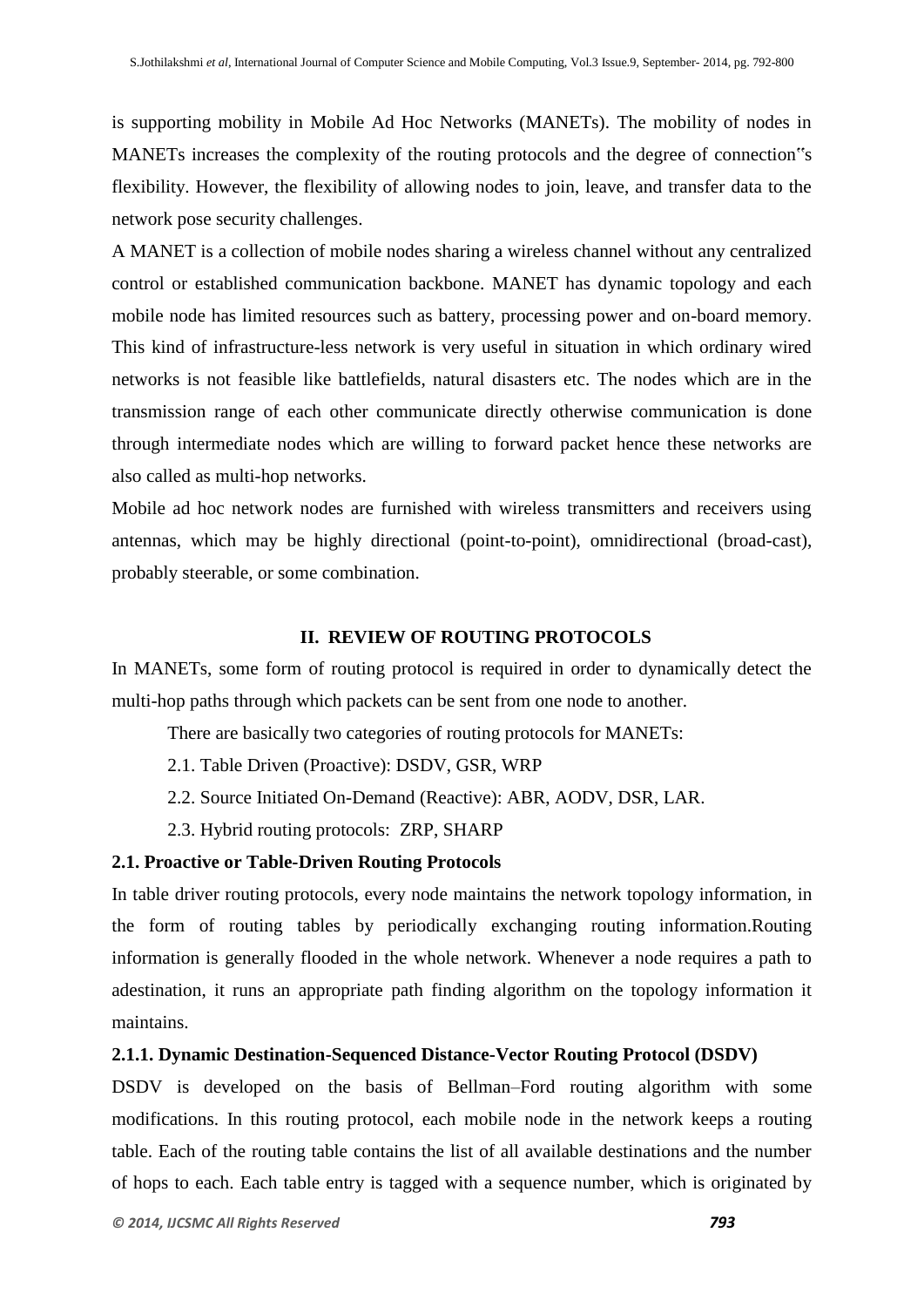the destination node. Periodic transmissions of updates of the routing tables help maintaining the topology information of the network. If there is any new significant change for the routing information, the updates are transmitted immediately. So the routing information updates might either be periodic or event driven.

DSDV protocol requires each mobile node in the network to advertise its own routing table to its current neighbors. The advertisement is done either by broadcasting or by multicasting. By the advertisements, the neighboring nodes can know about any change that has occurred in the network due to the movements of nodes. The routing updates could be sent in two ways: one is called a full dump and another is incremental. In case of full dump, the entire routing table is sent to the neighbors, where as in case of incremental update, only the entries that require changes are sent.

#### **2.1.2. Wireless Routing Protocol (WRP)**

WRP belongs to the general class of path-finding algorithms defined as the set of distributed shortest path algorithms that calculate the paths using information regarding the length and second-to-last hop of the shortest path to each destination. WRP reduces the number of cases in which a temporary routing loop can occur. For the purpose of routing, each node maintains four things: 1. A distance table 2. A routing table 3.A link-cost table 4. A message retransmission list (MRL).

WRP uses periodic update message transmissions to the neighbors of a node. The nodes in the response list of update message (which is formed using MRL) should send acknowledgments. If there is no change from the last update, the nodes in the response list should send an idle Hello message to ensure connectivity. A node can decide whether to update its routing table after receiving an update message from a neighbor and always it looks for a better path using the new information. If a node gets a better path, it relays back that information to the original nodes so that they can update their tables. After receiving the acknowledgment, the original node updates its MRL. Thus, each time the consistency of the routing information is checked by each node in this protocol, which helps to eliminate routing loops and always tries to find out the best solution for routing in the network.

#### **2.2. Reactive or On-Demand Routing Protocol**

Protocols that fall under this category do not maintain the network topology information. They obtain the necessary path when it is required, by using a connection establishment process. Hence these protocols do not exchange routine information periodically.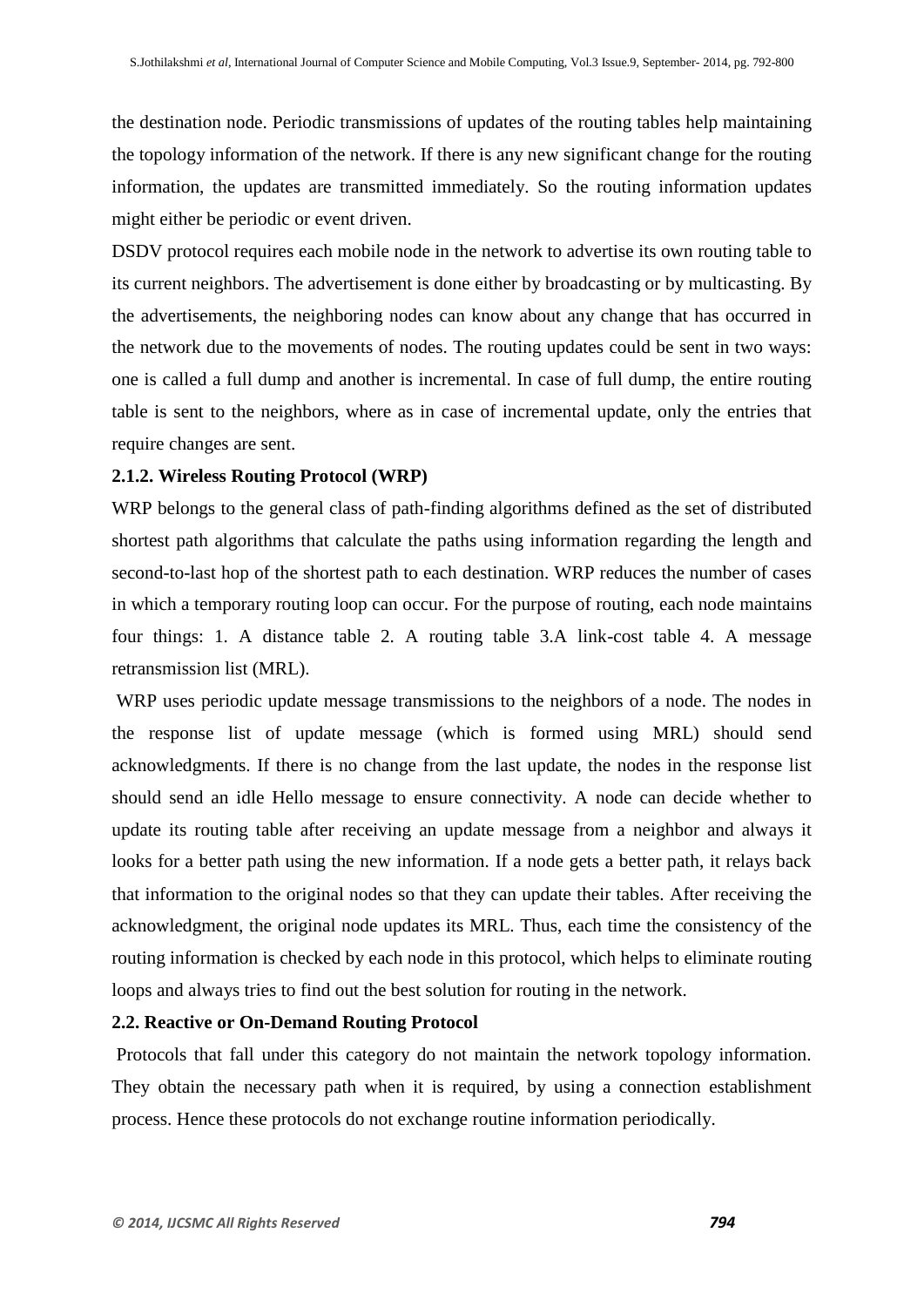#### **2.2.1. Dynamic Source Routing (DSR)**

Dynamic Source Routing (DSR) is a reactive protocol based on the source route approach. In Dynamic Source Routing (DSR) protocol is based on the link state algorithm in which source initiates route discovery on demand basis. The sender determines the route from source to destination and it includes the address of intermediate nodes to the route record in the packet. DSR was designed for multi hop networks for small Diameters. It is a beaconless protocol in which no HELLO messages are exchanged between nodes to notify them of their neighbours in the network.

#### **2.2.2. Ad Hoc on-Demand Distance Vector Routing (AODV)**

AODV is basically an improvement of DSDV. But, AODV is a reactive routing protocol instead of proactive. It minimizes the number of broadcasts by creating routes based on demand, which is not the case for DSDV. When any source node wants to send a packet to a destination, it broadcasts a route request (RREQ) packet. The neighboring nodes in turn broadcast the packet to their neighbors and the process continues until the packet reaches the destination. During the process of forwarding the route request, intermediate nodes record the address of the neighbor from which the first copy of the broadcast packet is received. This record is stored in their route tables, which helps for establishing a reverse path. If additional copies of the same RREQ are later received, these packets are discarded.

The reply is sent using the reverse path.For route maintenance, when a source node moves, it can reinitiate a route discovery process. If any intermediate node moves within a particular route, the neighbor of the drifted node can detect the link failure and sends a link failure notification to its upstream neighbor. This process continues until the failure notification reaches the source node. Based on the received information, the source might decide to reinitiate the route discovery phase.

## **2.2.3. Associativity-Based Routing (ABR)**

ABR protocol defines a new type of routing metric "degree of association stability" for mobile ad hoc networks. In this routing protocol, a route is selected based on the degree of association stability of mobile nodes. Each node periodically generates beacon to announce its existence. Upon receiving the beacon message, a neighbor node updates its own associativity table. For each beacon received, the associativity tick of the receiving node with the beaconing node is increased. A high value of associativity tick for any particular beaconing node means that the node is relatively static. Associativity tick is reset when any neighboring node moves out of the neighborhood of any other node.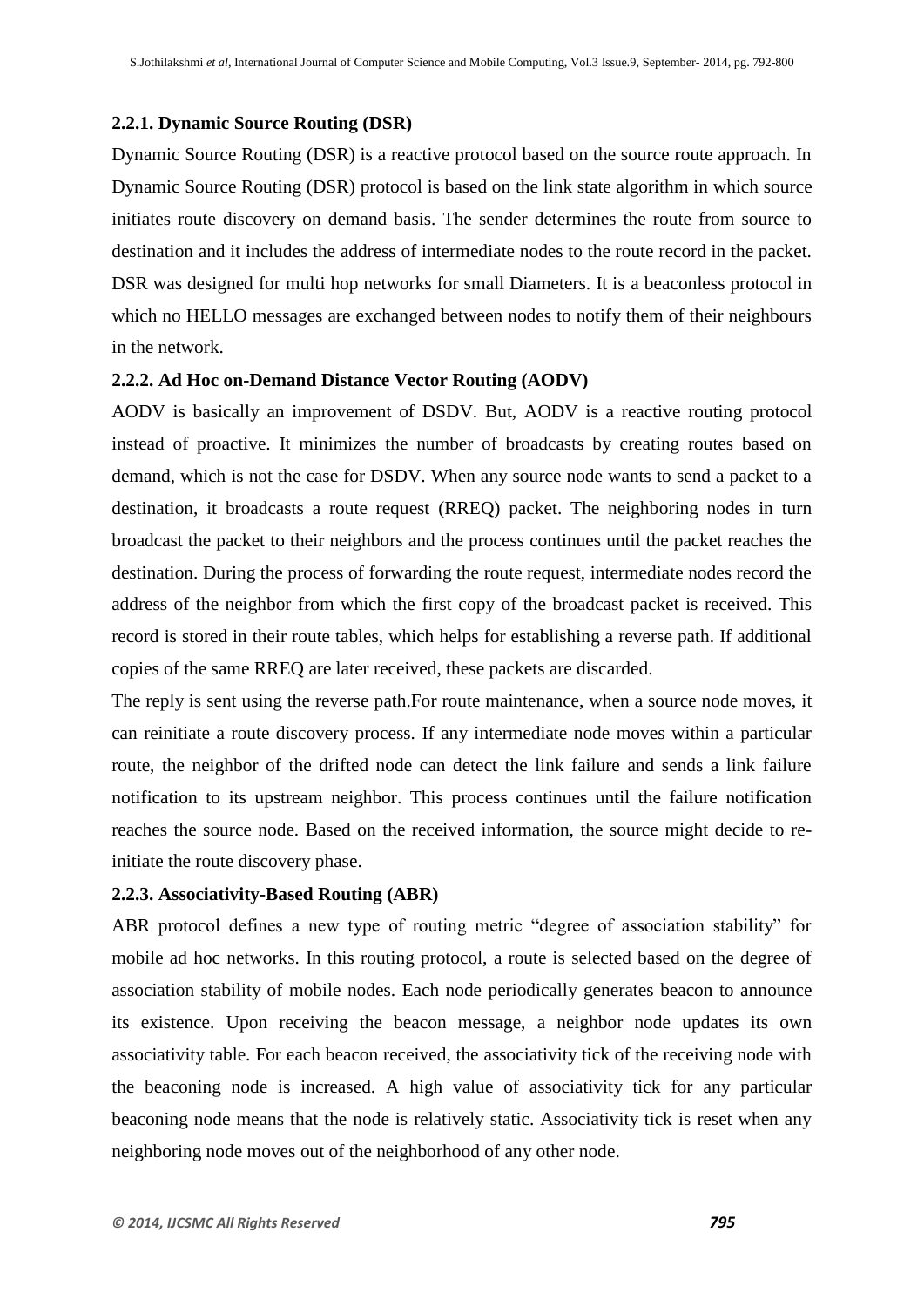# **2.3. Hybrid Routing Protocols**

Protocols belonging to this category combine the best features of the above two categories. Nodes within a certain distance from the node concerned or within a particular geographical region are said to be within the routing zone of the given node. For routing within this zone, a table-driven approach is used. For nodes that are located in this zone, are on-demand approach is used.

### **2.3.1. Zone Routing Protocol (ZRP)**

ZRP is suitable for wide variety of MANETs, especially for the networks with large span and diverse mobility patterns. In this protocol, each node proactively maintains routes within a local region, which is termed as routing zone. Route creation is done using a query-reply mechanism. For creating different zones in the network, a node first has to know who its neighbors are. A neighbor is defined as a node with whom direct communication can be established, and that is, within one hop transmission range of a node.Neighbor discovery information is used as a basis for Intra-zone Routing Protocol (IARP). Rather than blind broadcasting, ZRP uses a query control mechanism to reduce route query traffic by directing query messages outward from the query source and away from covered routing zones. A covered node is a node which belongs to the routing zone of a node that has received a route query.

During the forwarding of the query packet, a node identifies whether it is coming from its neighbor or not. If yes, then it marks all of its known neighboring nodes in its same zone as covered. The query is thus relayed till it reaches the destination. The destination in turn sends back a reply message via the reverse path and creates the route.

# **2.3.2. Sharp Hybrid Adaptive Routing Protocol (SHARP)**

SHARP adapts between reactive and proactive routing by dynamically varying the amount of routing information shared proactively. This protocol defines the proactive zones around some nodes. The number of nodes in a particular proactive zone is determined by the nodespecific zone radius. All nodes within the zone radius of a particular node become the member of that particular proactive zone for that node. If for a given destination a node is not present within a particular proactive zone, reactive routing mechanism (query-reply) is used to establish the route to that node.

Proactive routing mechanism is used within the proactive zone. Nodes within the proactive zone maintain routes proactively only with respect to the central node. In this protocol, proactive zones are created automatically if some destinations are frequently addressed or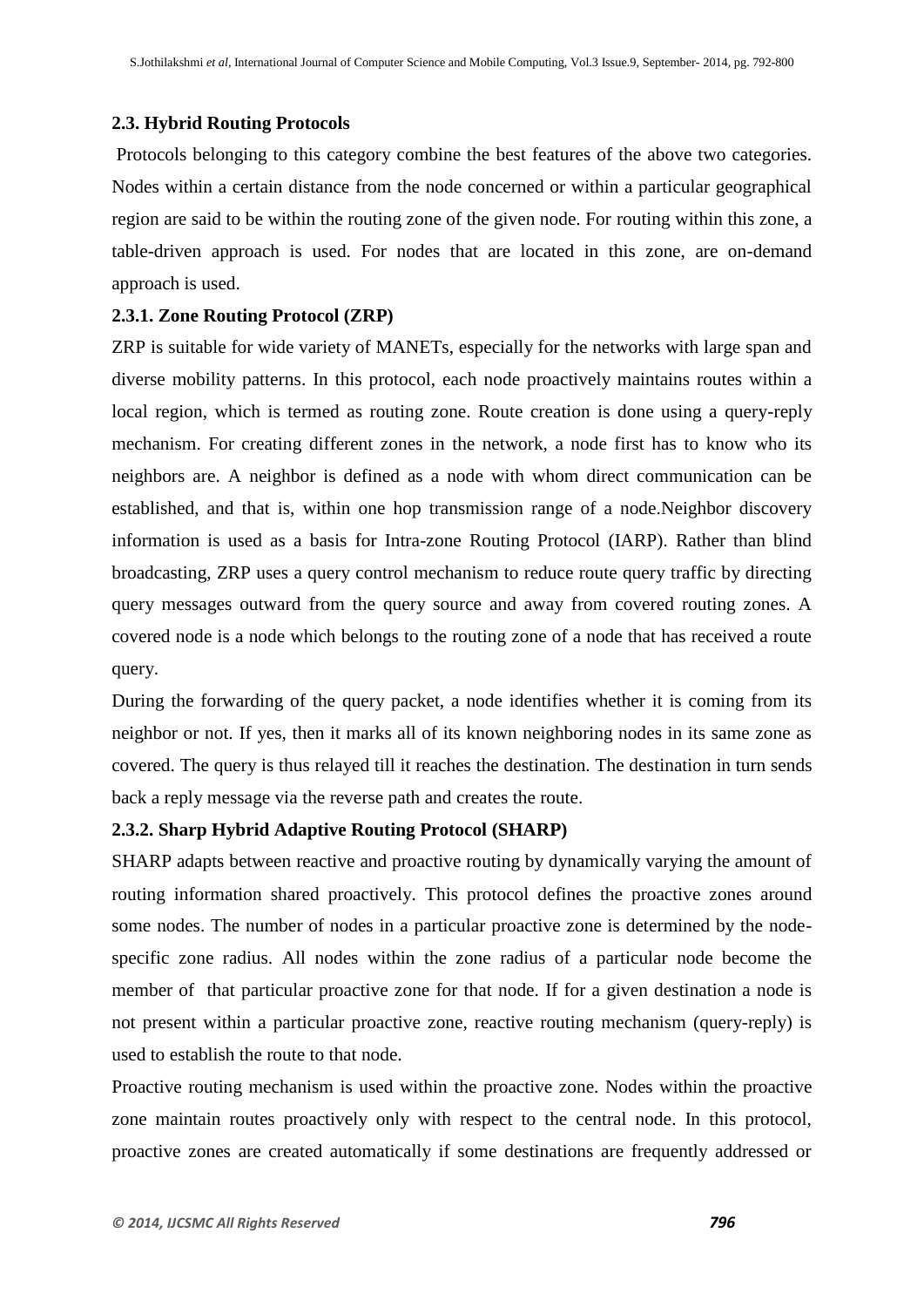sought within the network. The proactive zones act as collectors of packets, which forward the packets efficiently to the destination, once the packets reach any node at the zone vicinity.

# **III.CASE STUDIES OF ATTACK PATTERNS ON ROUTING PROTOCOLS**

There are quite a number of routing protocols that are excellent in terms of efficiency. But the security requirements of these protocols changed the situation and a more detailed research is currently underway to develop secure ad hoc routing protocols. MANETs are extremely vulnerable to attacks due to their dynamically changing topology, absence of conventional security infrastructures and open medium of communication, which, unlike their wired counterparts, cannot be secured. To address these concerns, several secure routing protocols have been proposed: Secure Efficient Distance Vector Routing (SEAD), Ariadne, and Authenticated Routing for Ad hoc Networks (ARAN), Secure Ad hoc On-Demand Distance Vector Routing (SAODV), and Secure Routing Protocol (SRP).

#### **3.1. Secure Efficient Ad hoc Distance Vector (SEAD)**

SEAD was developed based on Destination Sequence Distance Vector (DSDV) and incorporates One-Way Hash function to authenticate in the routing update mechanism in order to enhance the routing security. Securing a table driven protocol is harder than securing an on demand protocol due to the existence of predefined routes. Distance vector protocols encapsulate the route information into a hop count value and a next hop. An attacker cannot create a valid route with a larger sequence number that it received due to the properties of hash function. As SEAD incorporates neighbor authentication through Hash functions, an attacker can not compromise any node. SEAD is prone through wormhole attack. Even if authentication is provided using hash functions, a wormhole attack is possible through tunneling the packets from one location and retransmitting them from other location into the network.

All packets in the wormhole attack flow in a circle around instead of reaching the destination. Routing table overflow attacks are possible in SEAD, as SEAD is developed based on a table driven approach. A compromised node can advertise routes to nodes which are not in the network and there by fill in the space allocated in the routing table with false node routes. Spoofing attack is possible through compromised node acting like a destination node in the route discovery process by spoofing the identity of the destination node that can cause route destruction. Black hole attack is also possible through a compromised node advertising the shortest roots to non-existing nodes in the network. Tunneling and DOS attacks are also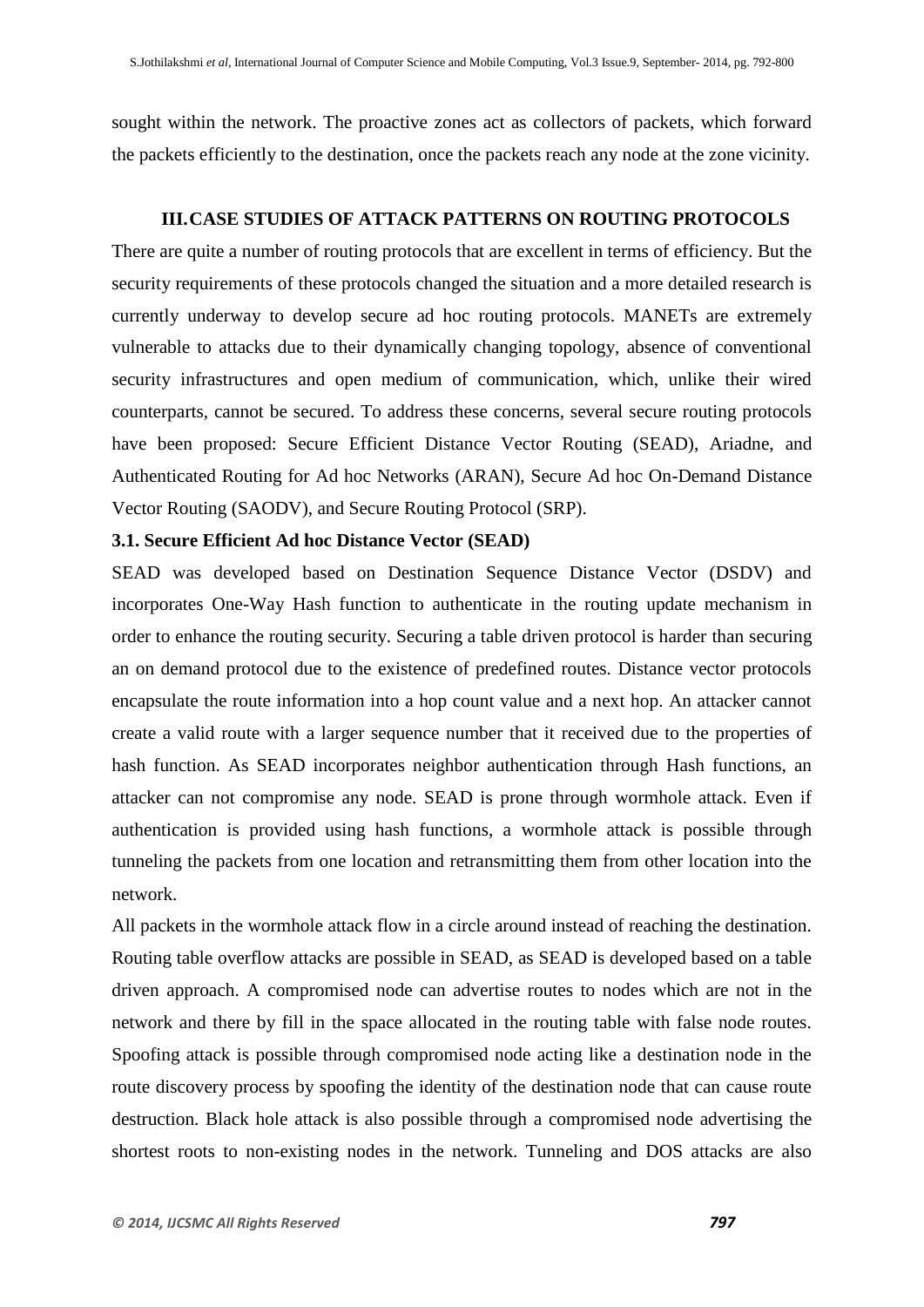possible through compromised nodes. Table driven protocols are much more prone to security threats.

#### **3.2. Ariadne**

Ariadne was developed based on an on demand protocol, Destination Source Routing (DSR). Ariadne uses MACs and shared keys between nodes to authenticate between nodes and use time stamps for packet lifetime. Wormhole attacks are possible in Ariadne through two compromised nodes. Ariadne prevents spoofing attacks with time stamps. The use of source routes prevents loops, since a packet passing through only legitimate nodes will not be forwarded into a loop due to time stamps.

#### **3.3. Secure Routing Protocol (SRP)**

Secure routing protocol (SRP) was developed based on Destination Source Routing (DSR). The intermediate nodes participating in the route discovery measure the frequency of queries received from their neighbors and maintain a priority ranking inversely proportional to the query rate. So the malicious compromised nodes participating in the network are given least priority to deal with. The security analysis is similar to Ariadne as it is based on DSR protocol.

# **3.4. Authenticated Routing for Ad hoc Network (ARAN)**

ARAN uses public key cryptography and a central certification authority server for node authentication and neighbor node authentication in route discovery. Denial-of-service attacks are possible with compromised nodes. Malicious nodes cannot initiate an attack due to the neighbor node authentication through certificates. Participating nodes broadcast unnecessary route requests across the network. An attacker can cause congestion in the network, there by compromising the functionality of the network.

Spoofing attacks are prevented by ARAN through node level signatures. Each packet in the network is signed by its private key before broadcasted to the next level and checked for the authentication. So spoofing the identity of node is hampered by ARAN. Due to the strong cryptographic features of ARAN, malicious nodes cannot participate in any type of attack patterns. Only compromised nodes can participate in any attack pattern. Tunneling attacks are possible in ARAN. Two compromised neighbor nodes can collaborate to falsely represent the length of available paths by encapsulating and tunneling the routing message between them. Wormhole attack is also possible through two compromised nodes. Table overflow, black hole attacks are impossible due to node level authentication with signatures.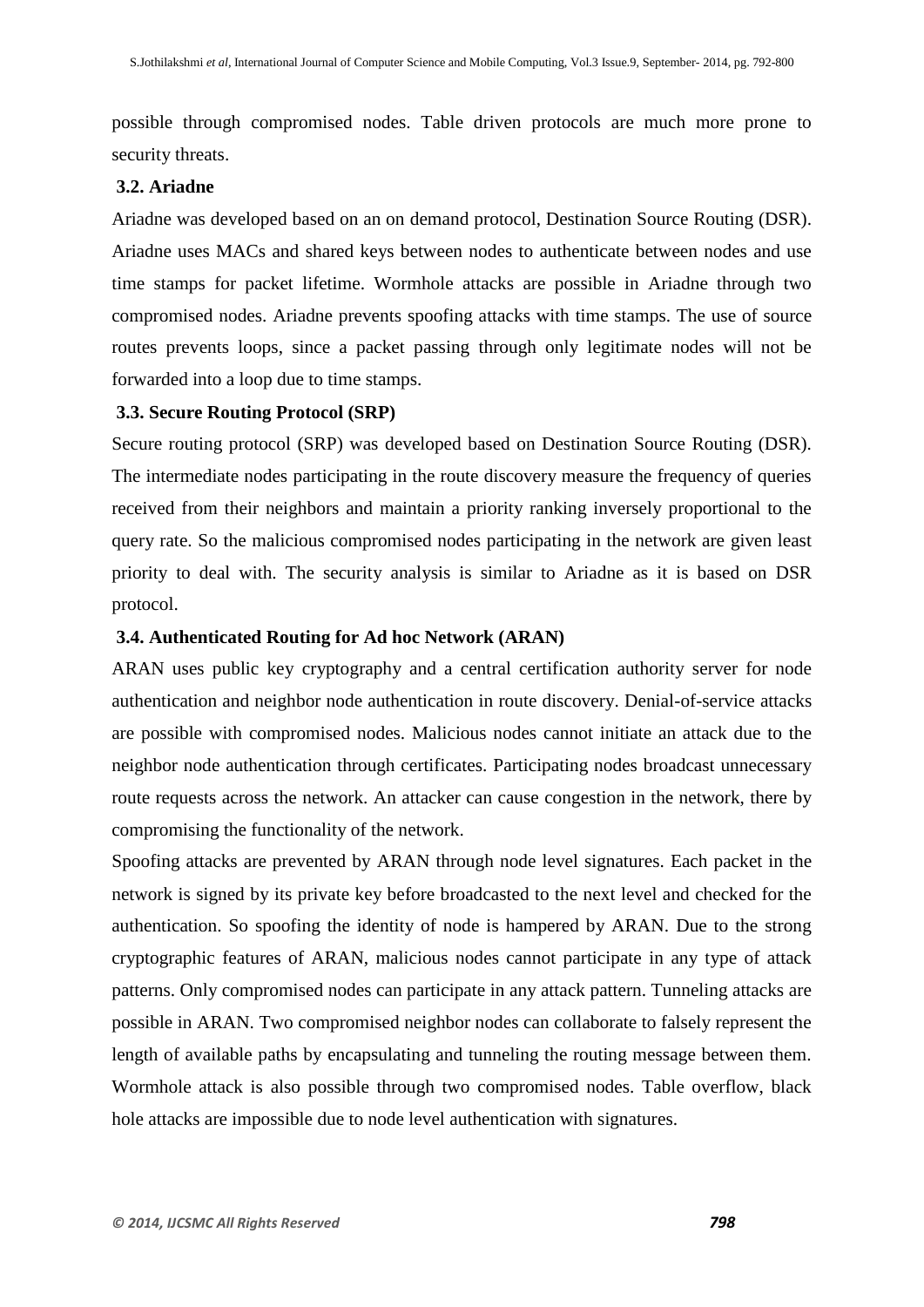### **3.5. Secure Ad hoc On-Demand Distance Vector Routing (SAODV)**

SAODV is a widely implemented protocol in industry due to its strong security features. SADOV uses a central key management in its routing topology. Digital signatures are used to authenticate at node level and hash chain is used to prevent the altering of node counts. Tunneling attacks are possible through two compromised nodes. Wormhole attacks are always possible with compromised nodes in any ad hoc network topology. The use of sequence numbers could prevent most of the possible replay attacks.

#### **IV.CONCLUSION**

In this paper a number of routing protocols for MANET, which are broadly categorized as proactive and reactive and Hybrid protocols. This paper discusses common possible attacks on different protocols being used in MANETs. We have tried to analyze them so as to prevent the attacker to intrude in wireless networks. There are lots of techniques with which, one can easily detect most of the attacks. One can choose them in accordance with the protocol being used in the network. However, no protocol is fully secure from attacks being encountered in the MANETs. Hence, one must choose a combination of techniques intelligently to avoid any attack and make the network fully secure.

#### **REFERENCES**

[1] Jayraj Singh, Arunesh Singh, Raj Shree "An Assessment of Frequently Adopted Security Patterns in Mobile Ad hoc Networks: Requirements and Security Management Perspective, Journal of Computer Science and Data Mining ,Vol. 1,No. 1-2,December 2011.

[2] Stallings W [2000], Network Security Essentials: Security Attacks. Prentice Hall. (pp. 2-17).

[3] Hao Yang, Haiyun Luo, Fan Ye, songwu Lu and Lixia Zhang,"Security in mobile ad hoc networks: Challenges and solutions", IEEE Wireless Communications, Vol. 11, (2004) pp. 38-47.

[4] Hoang Lan Nguyen, Uyen Trang Nguyen "A study of different types of attacks on multicast in mobile ad hoc networks", Journal of Ad hoc Networks, Vol. 6, (2006),pp. 32-46.

[5] Sudhir Agarwal, Sanjeev Jain, sanjeev Sharma,"A survey of Routing attacks and security Measures in mibile adhoc networks", Journal of computing, Vol 3, Issue 1,(2011), pp. 41-48.

[6] Bing Wu, Jianmin Chen, Jie Wu, Mihaela cardei,"A survey on Attacks and Countermeasures in Mobile ad hoc networks", Wireless/Mobile network security, Springer,(2006).

[7] Manel Guerrero Zapata, N. Asokan in Nokia research center and was submitted to WiSe'02, September 28, 2002, Atlanta, Georgia, USA".

[8] Kimaya Sanzgir, Bridget Dahilly, Brian Neil Levine, Clay Shields, Elizabeth M and Belding-Royer [2002]. "A Secure Routing Protocol for Ad Hoc Networks". Proceedings of the 10th IEEE International Conference on Network Protocols (ICNP'02).

[9] Yih-Chun Hu, David B. Johnson and Adrian Perrig. "Secure Efficient Ad hoc Distance vector routing" in the Proceedings of the Fourth IEEE Workshop on Mobile Computing Systems and applications (WMCSA'02).

[10] Adrian Perrig, Ran Canetti, Dawn Song, and J. D. Tygar. Efficient and Secure Source Authentication for Multicast. In Network and Distributed System Security Symposium, NDSS '01, pages 35–46, February 2001.